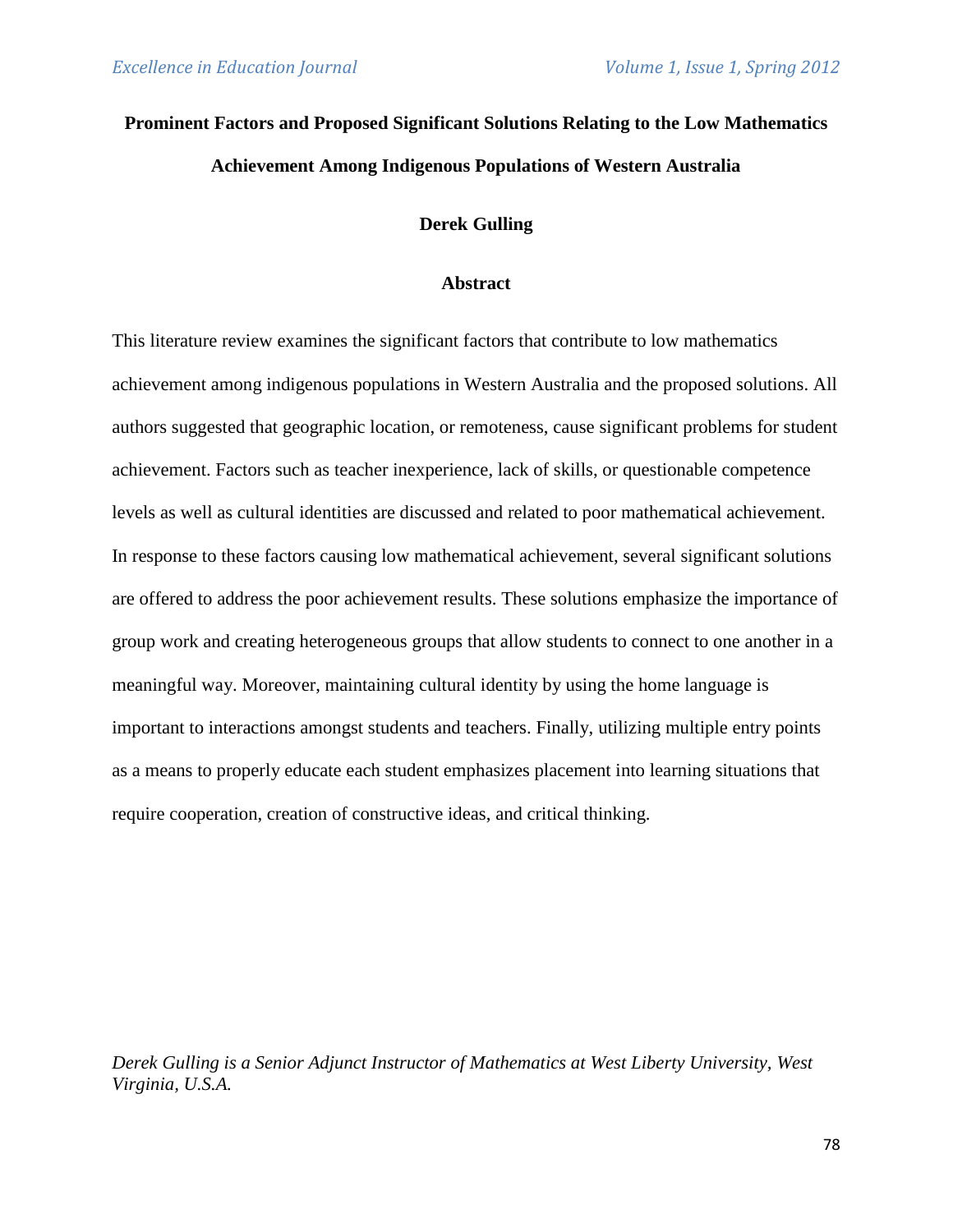Education officials have long been interested in the achievement of students given unique situations. One particular concern is the achievement of western Australian indigenous peoples. In this context, the term 'indigenous peoples' refers to the aboriginals of western Australian including those peoples who inhabit the Torres Strait. Furthermore, the terms indigenous and aboriginal are used synonymously in the articles reviewed.

Recent studies indicate an existing gap in achievement in the subject areas of math, science, and reading between indigenous students and non-indigenous students (Cresswell, Greenwood, & Lokan, 2001). Due to this gap, Australian education officials are greatly concerned with understanding the roots of the problem to facilitate an effective response. This literature review analyzes the significant causes of the growing achievement gap afore mentioned between indigenous and non-indigenous students' mathematical achievement and identifies proposed significant solutions that promote a resolution to that scoring gap.

#### **Significant Factors Causing Low Mathematical Achievement Scores**

Given that the indigenous student population in Australia's education system exhibit lower achievement in mathematics classes than non-indigenous students, discussion focuses on the significant factors contributing to this problem. All authors in this literature review agree that geographic location, specifically remoteness, is a prominent factor contributing to the decline in achievement. However, the authors each present differing opinions on how remoteness causes decline in achievement. Studies by Zevenbergen, Grootenboer, Niesche, and Boaler (2008) conclude that students in remote schools perform poorly in comparison to students who attend schools in metropolitan or urban areas. Zevenbergen, et al. (2008) also indicate that the mathematics achievement of indigenous students has been declining steadily over a period of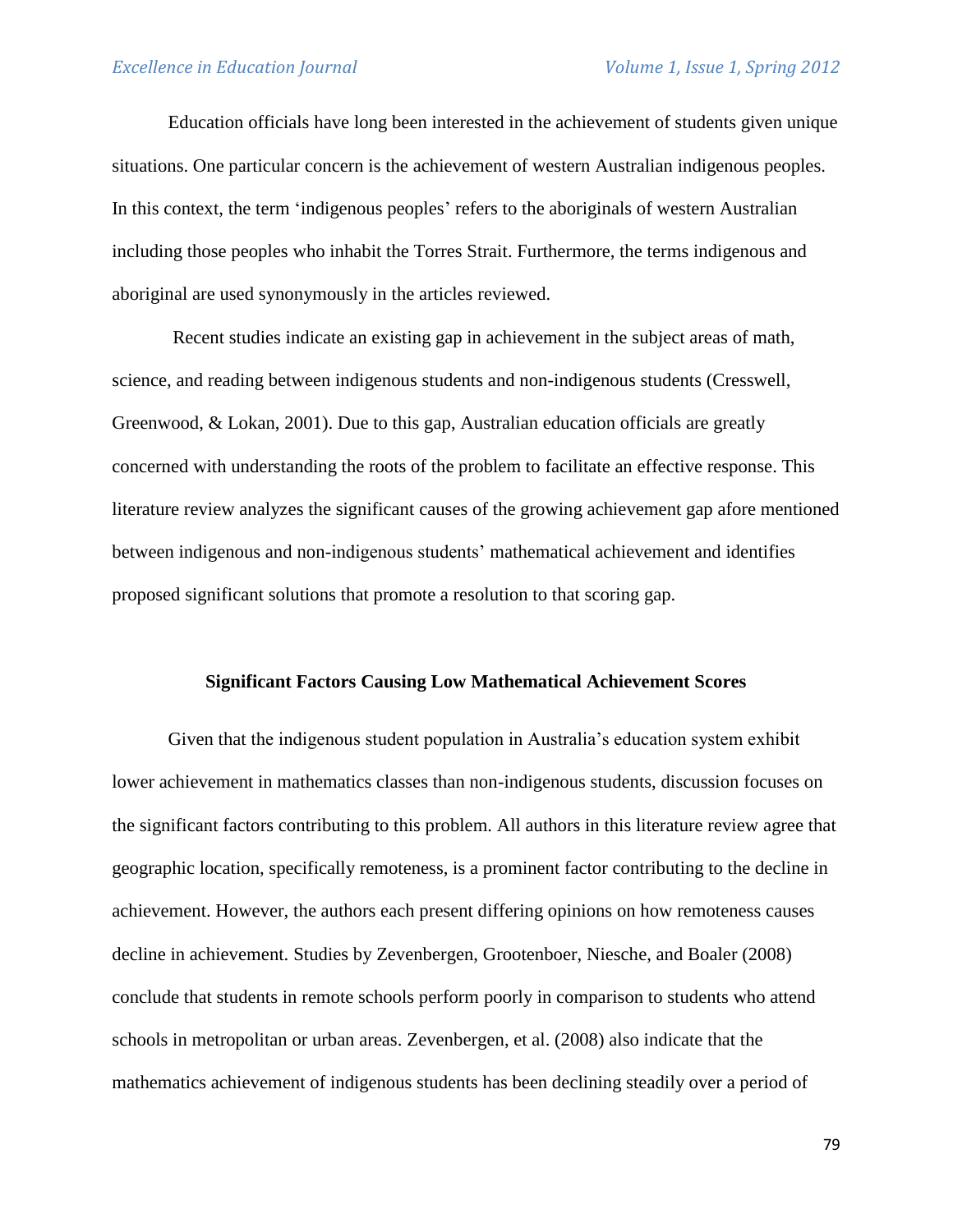time. This decline, according to Zevenbergen et al. (2008), is solely caused by the remoteness of these schools and the physical distance from mainstream education. In a separate article, Jorgensen-Zevenbergen, Grootenboer, and Niesche (2009) suggest that remoteness in the context of communication is the primary reason that indigenous students struggle with mathematical achievement. The physical distance between remote schools in western Australia to populated areas that include well developed schools strains the ability for professional conversation between teachers at their respective institutions (Jorgensen-Zevenbergen et al., 2009). This lack of communication hinders the exchange of successful ideas, strategies, and outcomes between professional teachers, thus inhibiting collaboration between colleagues. Alternately, Matthews, Howard, and Perry (2003) indicate that remoteness is a prominent factor, however, these authors cite healthcare and socioeconomic status as prominent factors; not necessarily physical distance alone.

Matthews et al. (2003) assert that remoteness causes deeper issues related to poverty and poor healthcare. Remote regions often have inadequate health facilities and limited financial opportunities that are normally present in metropolitan settings. Supporting that claim, healthcare and poverty are factors related to the decline in achievement and were prominent among indigenous populations more so than non-indigenous populations (Australian Human Rights and Equal Opportunity Commission, 1995). The combination of these aspects deepens the issues caused by physical distance alone and substantiates Matthews, et al. (2003) claim. Also, in a study done by Jorgensen-Zevenbergen, Grootenboer, and Sullivan (2010), the issue of physical remoteness and isolation was further complicated by aspects such as health and education making them key components of the struggling achievement in math (Jorgensen-Zevenbergen, et al., 2010). Like Matthews et al. (2003), Jorgensen-Zevenbergen et al. (2010) claim poor health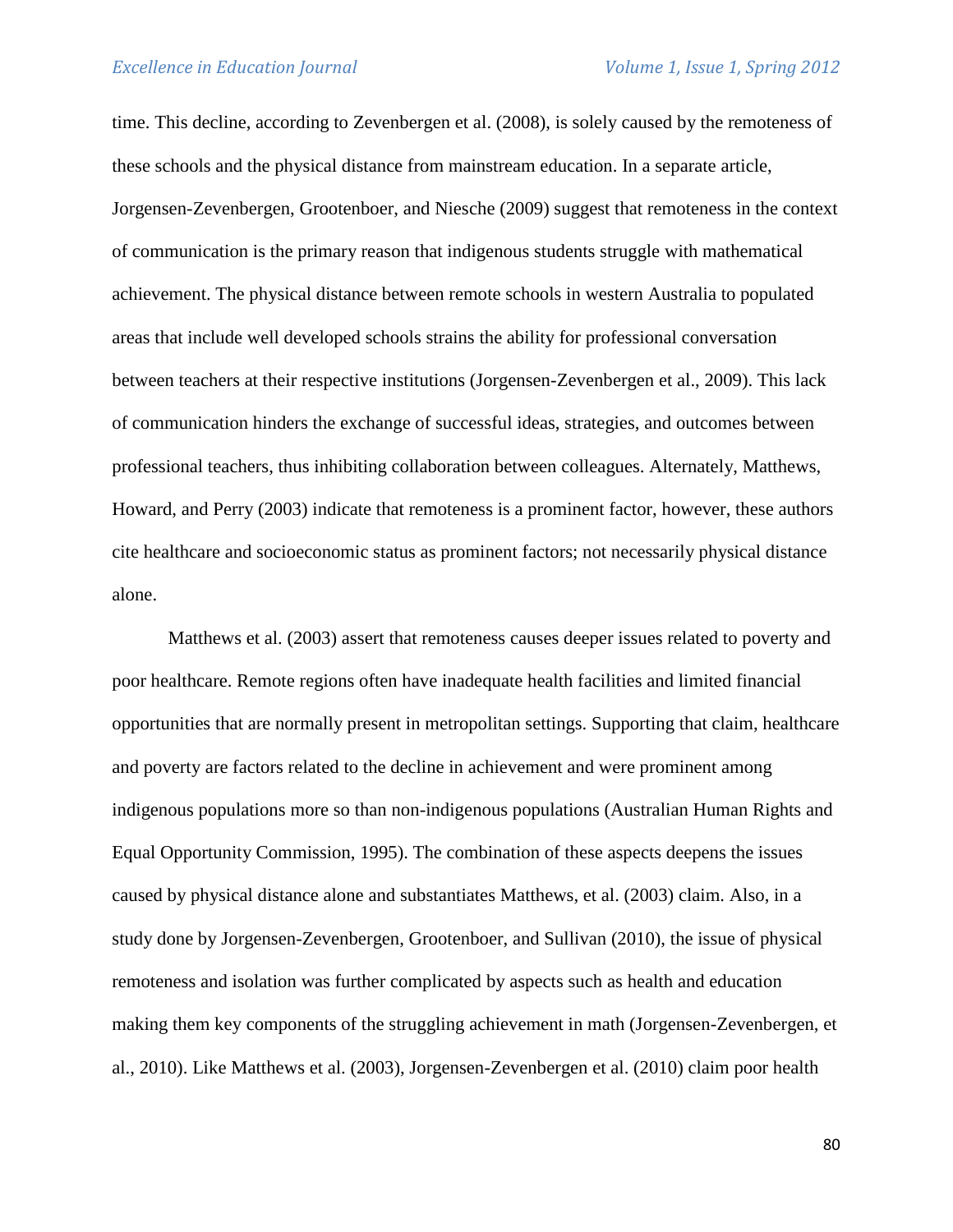and lack of education are prominent issues among several groups in the world and are generally well accepted as factual reasons for declining achievement. Here, lack of education refers to a failure of the education system rather than lack of educated parents, teachers, or administrators.

According to Jorgensen-Zevenbergen et al. (2009), another important factor for declining achievement is due to the role of the teacher. Specifically, the authors describe the teacher's role in the reformation of issues related to access and performance in mathematical topics. Here, the teacher's role is to provide adequate access to mathematical resources. The authors are vague on defining exactly what those resources might be, but one could assume the linguistic use of resources refers to material resources and not financial or administrative. However, the role of the teacher has always been to prepare the student in any way possible for success in any academic field.

Another factor based around the role of the teacher in the declining achievement among indigenous populations is that most teachers at indigenous schools are new or recent graduates and lack skills appropriate to teaching a student population of diverse cultural and linguistic backgrounds (Jorgensen-Zevenbergen, et al., 2009). It is important to address the differences in culture, whether those differences are dialects, beliefs, or customs. Failing to understand and cope with these differences can result in confusion, low motivation for students to succeed, and also frustration between educators and students. The teachers simply do not possess the skills to effectively implement strategies designed for these students since many of these teachers recently graduated from a university that taught education according to mainstream Australia. These teachers essentially find themselves disconnected from the needs of their students. This disconnection is an obvious realism that must be addressed to appropriately resolve the social conflict between students and educators.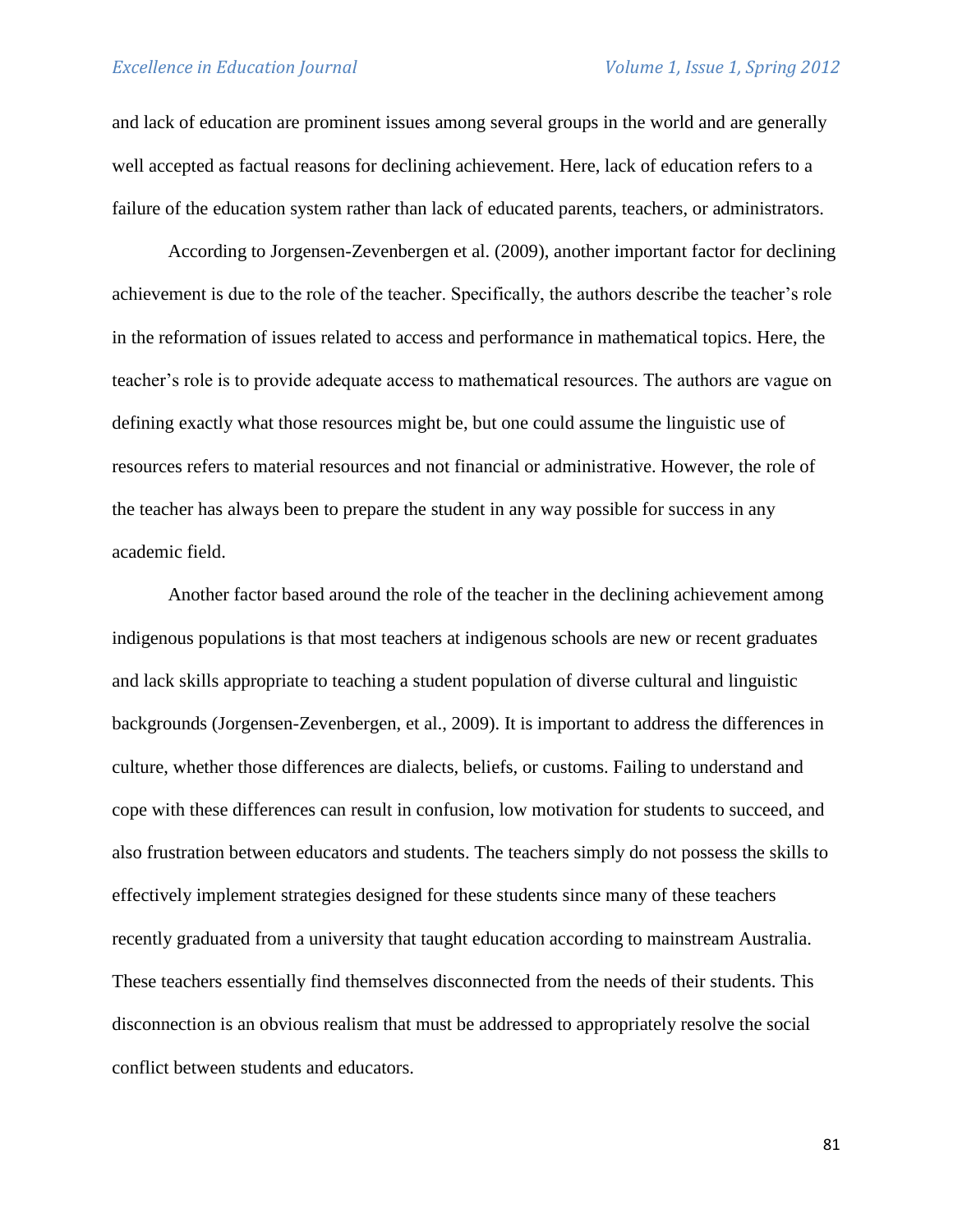Similarly, Jorgensen-Zevenbergen et al. (2010) cite the teachers' lack of experience as a negative aspect in remote areas. However, no definition is given to define lack of experience. Contextually, one could substantiate a claim that lack of experience refers to the inability of the teacher to implement effective teaching styles. Perhaps, in this statement, Jorgensen-Zevenbergen et al. (2010) are citing an overall lack of experience, such as a relationship between newly graduated teachers, their inability to effectively deliver classroom instruction, or their inability to socially connect with their students.

An additional factor for decline related to the teacher is the ideology that new graduates are often unable to provide adequate guidance services to students that a more experienced faculty member would be able to provide (Jorgensen-Zevenbergen et al., 2009). In this context, guidance refers to the ability of the educator to direct the student to academic success through strategies acquired through experience. These strategies may be anything from 'pep talks' on a bad day to tutoring students in an academic field. The lack of experience to provide guidance is related to the cultural disconnection. It is difficult to provide adequate instruction when disconnection and the inability to guide students serves to promote confusion and uncertainty.

 Furthermore, this study indicates that there may be a lack of content knowledge of incoming teachers that obstructs successful teaching of the content to aboriginal students. (Jorgensen-Zevenbergen et al., 2009). If the teachers are not competent in their knowledge of a subject area, it is probable that success of students in the subject area will be modest, resulting in lower achievement than a student who may have had a more competent instructor.

Last, very high teacher turnover is influencing math achievement scores (Jorgensen-Zevenbergen et al., 2010). The consistent replacement of teachers does not allow for proper growth and relationship formation to occur at a sustainable and effective rate. This changing of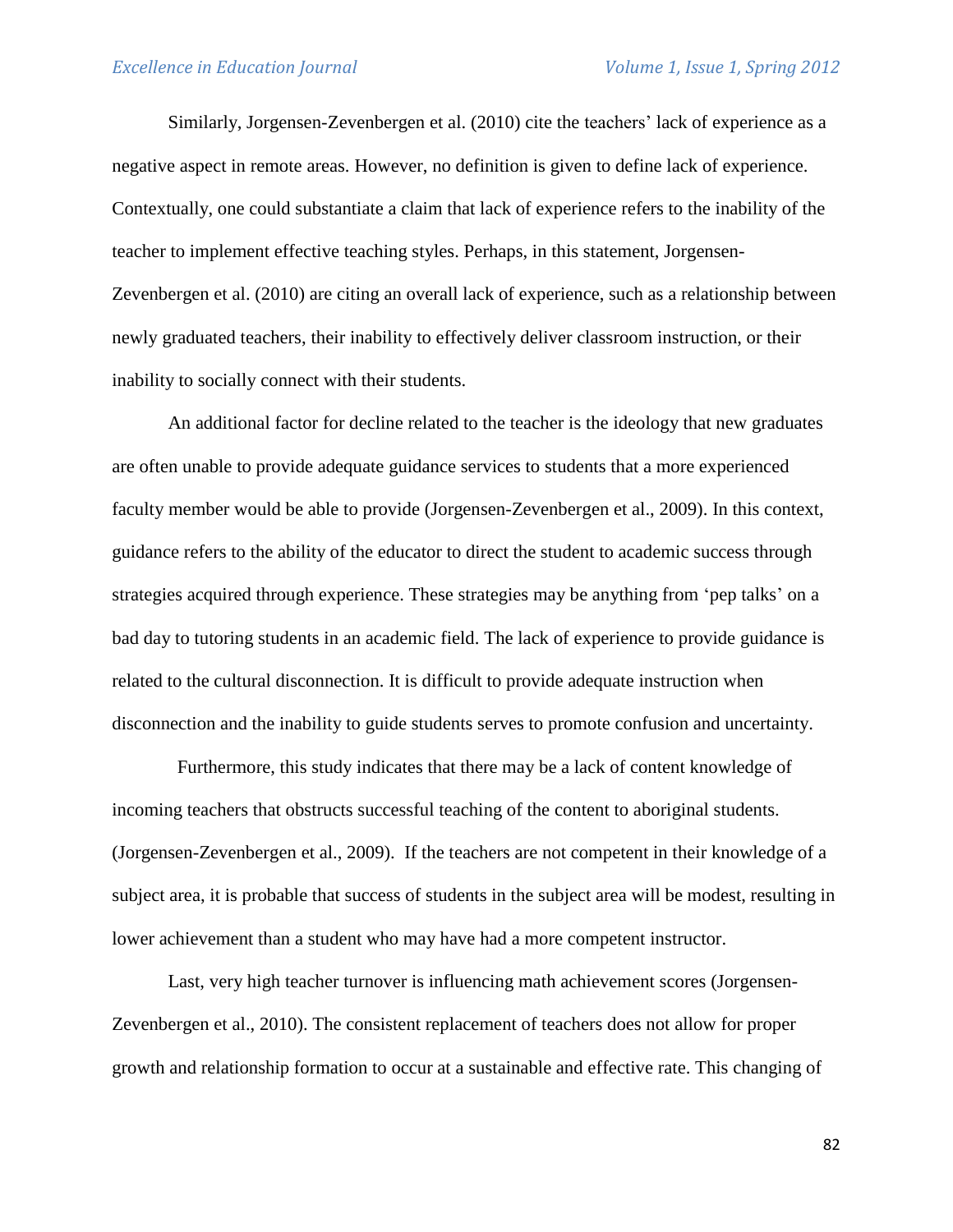teachers also does not allow for academic relationships to form as well, thus, further hindering achievement possibilities.

Uniquely, Matthews et al. (2003) suggest that factors within aboriginal identity are the main cause for decline in achievement. A significant issue for students is the inability to associate with their aboriginal identities or their 'aboriginality'. As stated by Matthews et al. (2003), "Identity is the basis upon which Aboriginal students grow, develop and relate to those about them, including their teachers." (p. 4). The reference to aboriginal identity further extends to the use of the home language in class as a strategy for future success in raising achievement. Home language is a language spoken by the aboriginal peoples of a non-English origin.

Finally, the study also states that parent intimidation and cultural beliefs can also impede the ability to learn mathematics. Parents may feel intimidated that their children know more than they do, suggesting that some parents may be unwilling or unable to help with homework due to embarrassment or lack of skill. Alternately, parents may feel that the study of mathematics itself is irrelevant to their child's interests. Furthermore, frustration among Aboriginal parents remains high and could also affect the learning achievement of Aboriginal students if the parents cannot help with mathematics homework (Matthews et al., 2003). These factors combined can arguably cause a decline in mathematics achievement.

#### **Synthesis of Factors Causing Low Achievement Scores**

To better understand where scholars agree and disagree, a summary of these authors' perspectives in this review highlights similarities and differences between their points of view. First, the issue of remoteness is a prominent factor for all authors, yet each author contributed differing opinions on the idea of isolation and remoteness. Moreover, another similar factor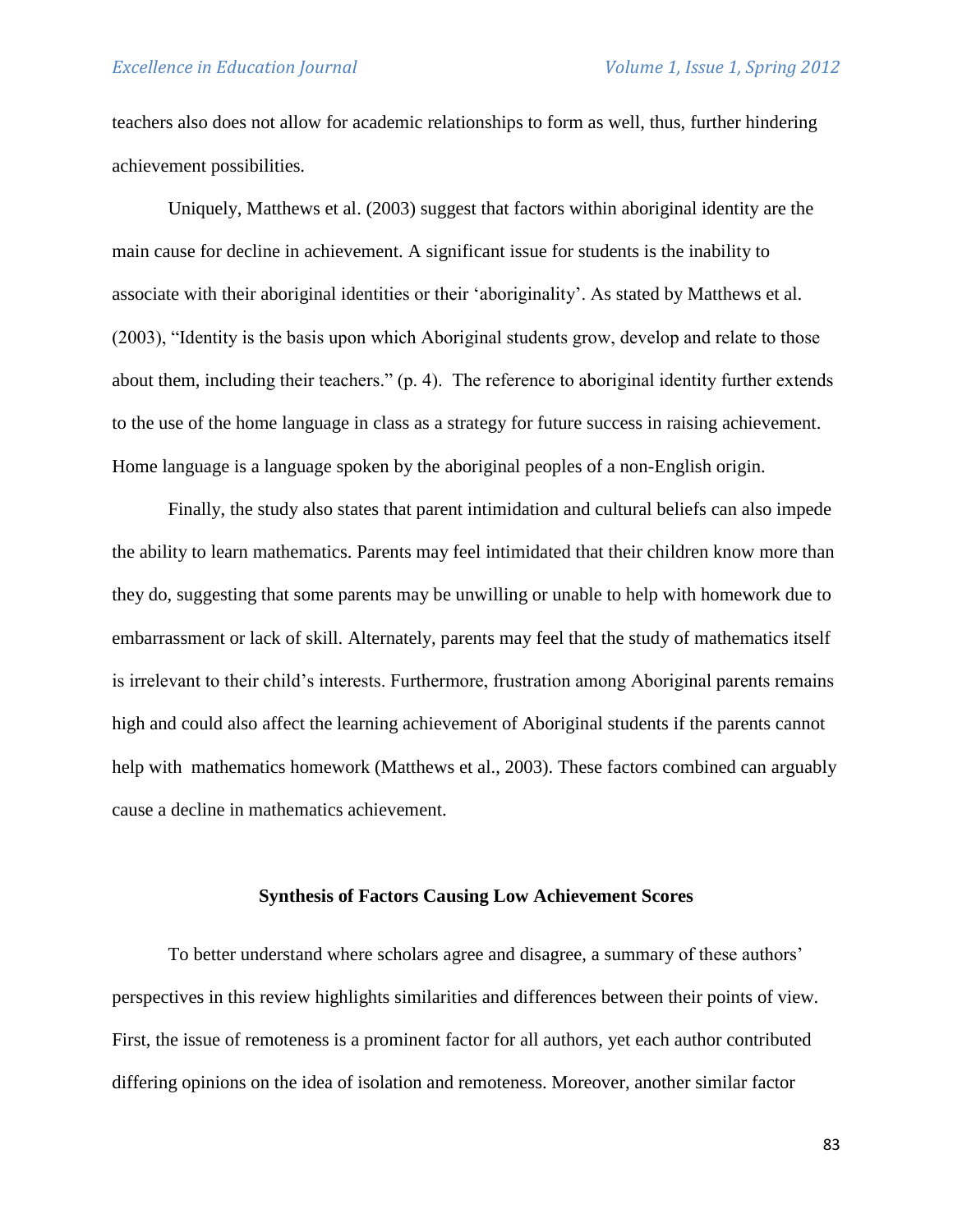involved the lack of teacher experience and high turnover rate among teachers of Aboriginal populations. Two authors mentioned in this paper discussed this factor at length, Jorgensen-Zevenbergen et al. (2009) and Jorgensen-Zevenbergen et al. (2010).

What was most surprising were the lack of similarities between the three articles written by Jorgensen-Zevenbergen et al. (2008, 2009, 2010). Each article listed is written mostly by the same authors; each article is authored by Jorgensen-Zevenbergen and Grootenboer with a few differences in co-authors. Moreover, the articles were published only a year apart. Yet, there are key differences in position. For example, in Jorgensen-Zevenbergen et al. (2009), the authors discuss an additional factor not included in the other articles. The factor causing low achievement, according to the authors, is the lack of skills of incoming teachers. This is a bit different from other factors such as new graduates' lack of experience. The definition of lack of skills is the difference between the three articles. In actuality, it could be assumed that lack of skills could equate to lack of experience. The argument may seem tedious but the vague definition is indeed in need of a better, more concise, explanation. Furthermore, there are instances where lack of experience is defined in one setting but not in another.

An additional problem related to teaching is discussed by Matthews et al. (2003) and connects lack of resources to low achievement. This factor is not present in other articles. A definitive argument for lack of resources is certainly present given studies suggesting poor health and below average education systems can be attributed, at least in part, to low socioeconomic status among these regions. Therefore, lack of resources would greatly inhibit teachers to provide quality instruction and student ability to receive the instruction.

Finally, threatening the aboriginal identity, as suggested by Matthews et al. (2003) and Jorgensen-Zevenbergen et al. (2010), produces a problematic situation where mainstream culture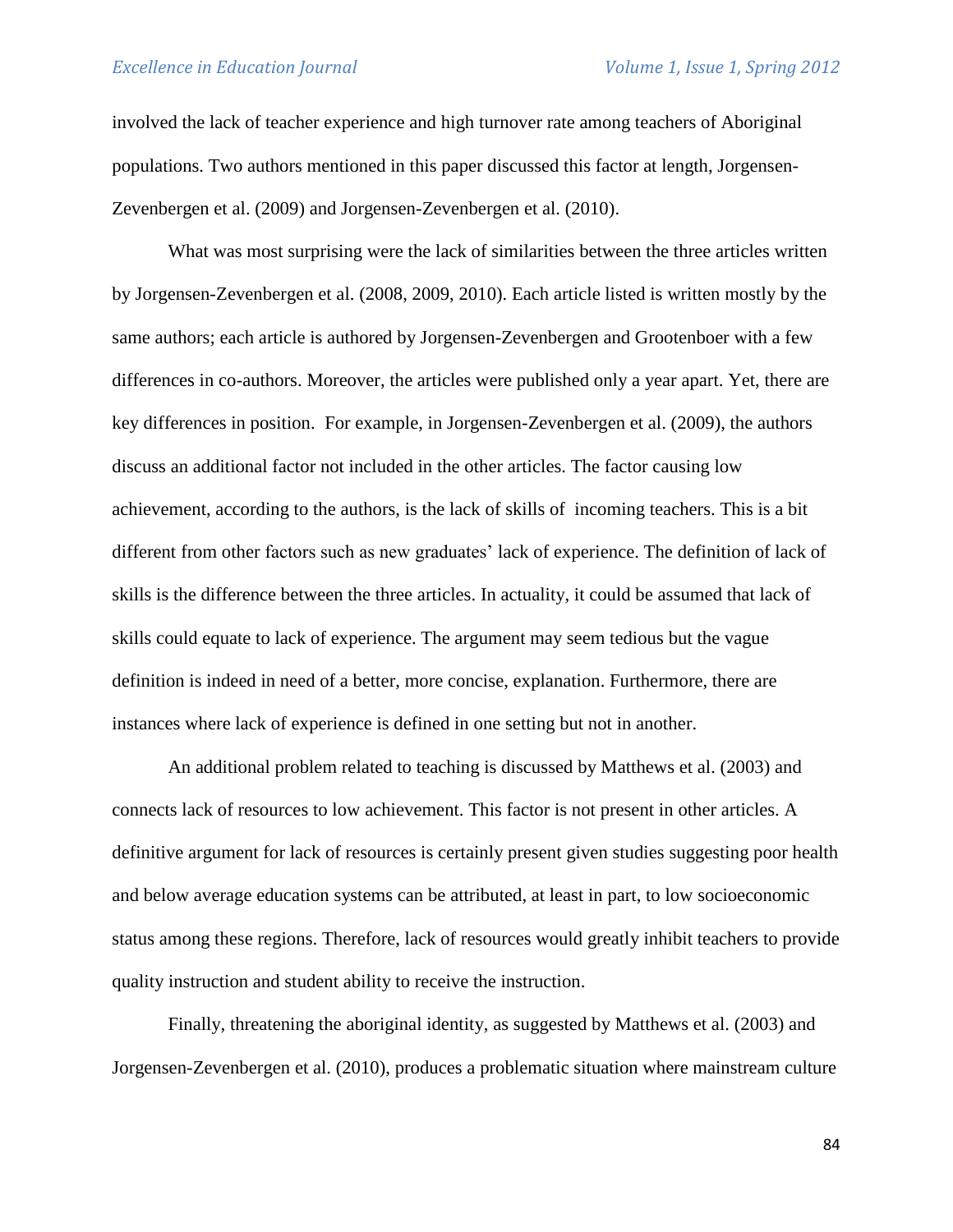is adopted and the minority culture is replaced. Students who speak minority language cannot embrace a proper relationship with the teacher. This lack of relationship has detrimental effects of the ability to address issues with that particular child's learning and success in mathematics as a whole. As noted in other situations, it is interesting that the lack of aboriginal identity is mentioned by Jorgensen-Zevenbergen et al. (2010) and is not discussed as a problem in other articles written by the same authors.

#### **Proposed Solutions to Raise Mathematical Achievement Levels**

Discussing the significant factors causing low achievement score has but one purpose; to promote discussion of feasible solutions. The proposed solutions discussed by articles included in this review provide the potential of being an excellent practice. Further research is needed to study the implementation of these proposed solutions as well as their effectiveness.

A solution supported by Jorgensen-Zevenbergen et al. (2008, 2009, 2010) and Matthews et al. (2003) suggests that group work is a key component to a successful solution. Specifically, Jorgen-Zevenbergen et al. (2010) suggest that heterogeneous group work and collective responsibility can improve the low achievement scores. These authors believe that heterogeneous group work shifts the onus of responsibility from the teacher to the group of students (Jorgensen-Zevenbergen et al., 2010). This shift allows group members to be responsible for each other thus, in theory, promoting learning and peer support. If a student is unable to correctly respond to a question posed by the instructor, the responsibility of teaching that student falls upon the other group members. Moreover, Jorgensen-Zevenbergen et al. (2010) continue, "In line with a collective responsibility philosophy, there is no concept of a student failing or being left behind, and it is the role of the group to ensure that everyone is able to understand the work required"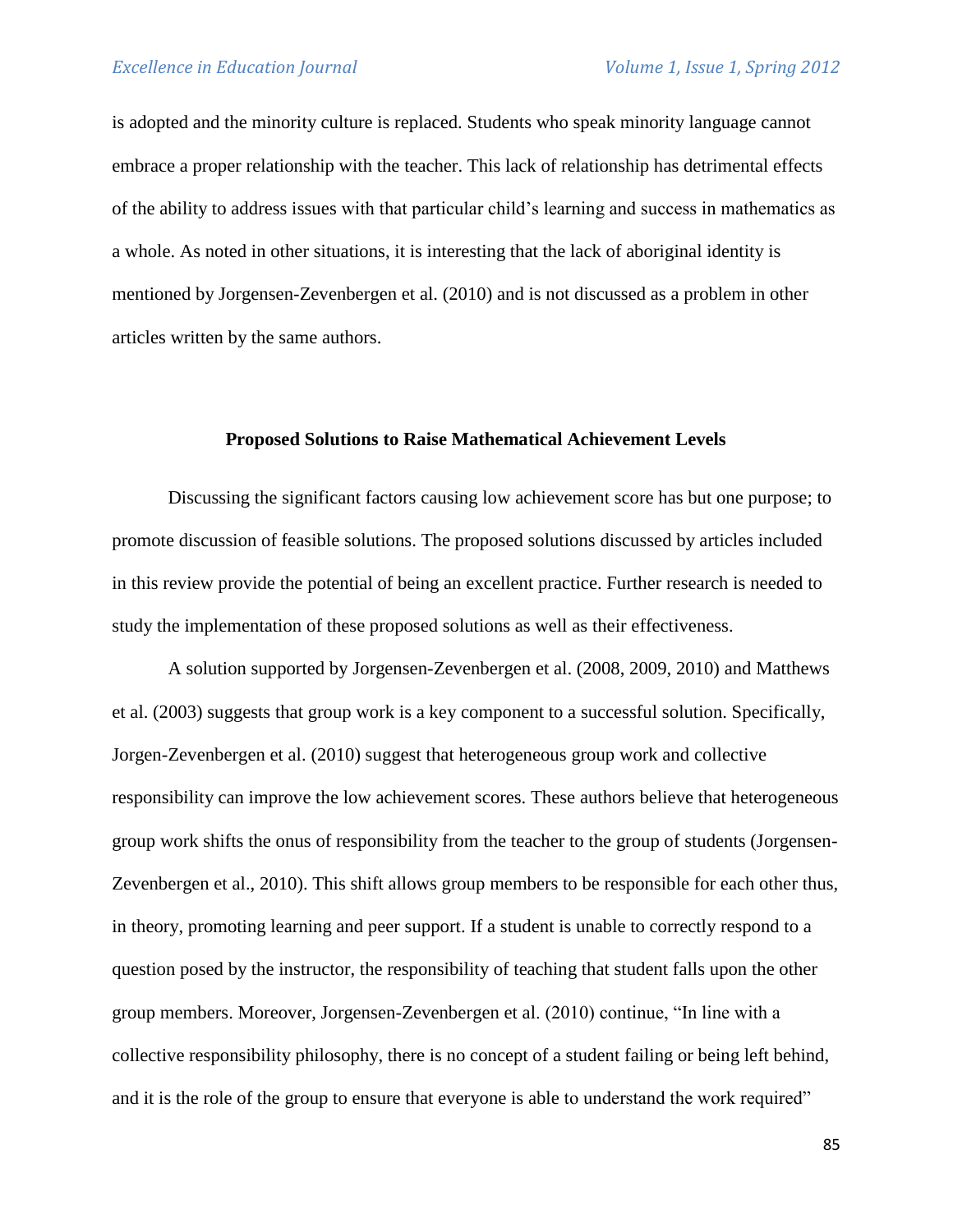(p. 5). Related, Jorgensen-Zevenbergen et al. (2009) imply that encouraging interaction among peers and deep learning within a group structure are also plausible solutions because this approach focuses on peer dependence and peer support.

Furthermore, another discussion purports that introducing and assigning tasks within the group promotes equal participation (Jorgensen-Zevenbergen, 2009). This concept is certainly valid if done correctly and may give group members a feeling of importance or self-worth within the class. However, it may be difficult to assess how successful this approach would be. The effects of responsibility and titles vary greatly from student to student and could cause problems in interactions between peers. Thus, the only viable solution would be to ensure that all participants in the group have equal responsibility and everyone has been assigned a task. Ensuring equality is and would be a difficult task and would require an experienced instructor. Interestingly, the concept of task assignment is strictly that of Jorgensen-Zevenbergen et al. (2009).

Matthews et al. (2003) offer a similar idea concerning group work. These authors generalize the concept by arguing that a group of peers working collectively towards a particular solution is a worthwhile and effective method. Matthews et al. (2003) offer no different approaches to how group work should be designed, thus implying similarities between Jorgensen-Zevenbergen et al. (2010) and Jorgensen-Zevenbergen et al. (2009). Furthermore, Jorgensen-Zevenbergen et al. (2008) portray group work as an affirmative method to increase achievement using responsibility and peer interaction.

A second prominent solution offered is the use of multiple entry points and multiple dimensions of teaching. For instance, as noted in Jorgensen-Zevenbergen et al. (2010), implementing diverse mathematical concepts that cater to a wide range of mathematical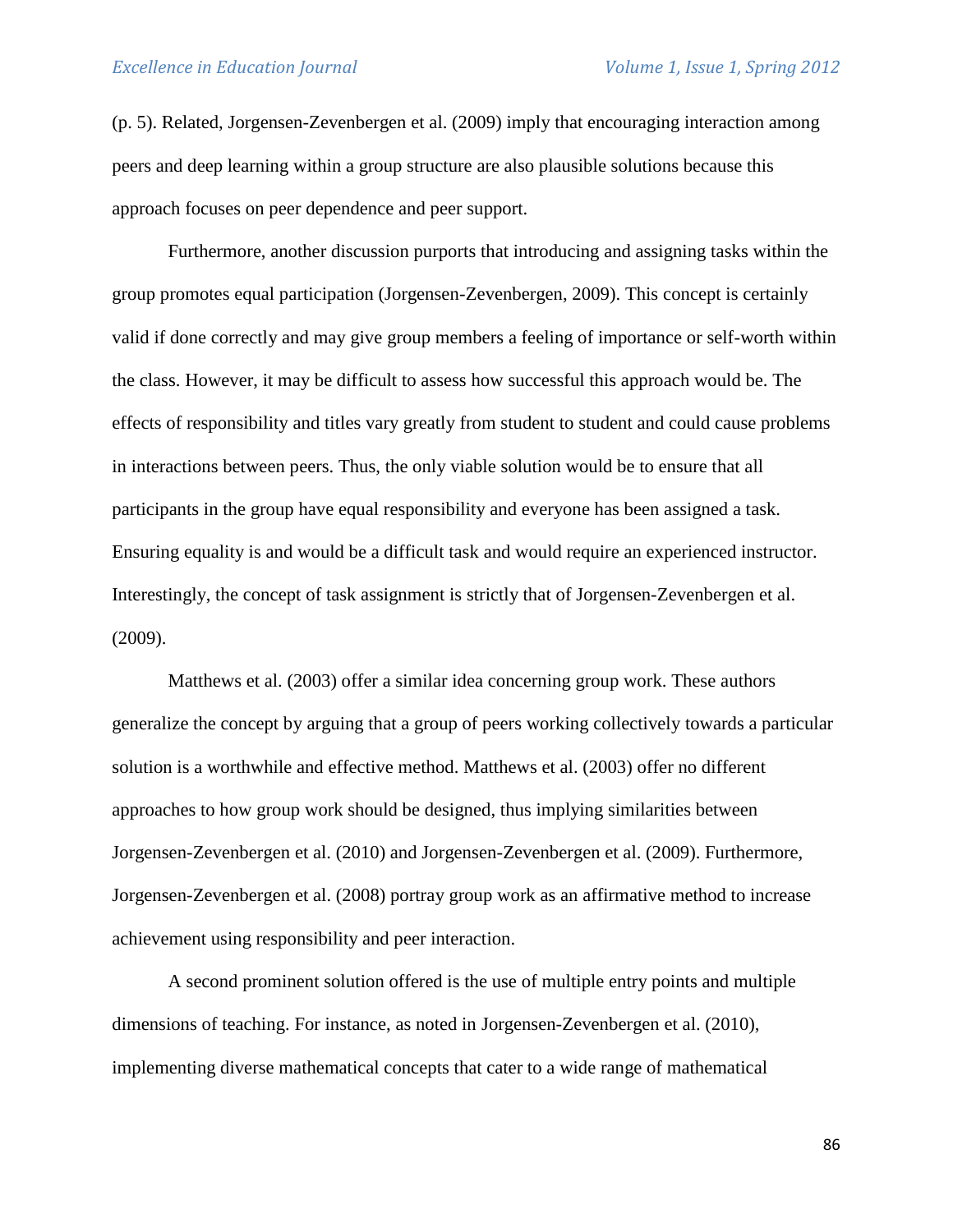backgrounds and interests promotes thinking and learning mathematically. Furthermore, Jorgensen-Zevenbergen et al. (2010) suggest that these entry points lead students to explore alternative ideas and opinions subject to the intellectual and mathematical abilities offered in the group. Figuratively speaking, these entry points intentionally cause students to venture into situations requiring cooperation, understanding, and ultimately, creative thinking.

In the article written by Jorgensen-Zevenbergen et al. (2009), the authors include multiple entry points as a method for improving low achievement in mathematics. They state that it is necessary to include multiple entry points to avoid having a student feel alienated from the rest of the group (Jorgensen-Zevenbergen et al., 2009). In order to teach to the entire class, the teacher must utilize multiple entries (pathways and representations) to tend to the diversity of learning present in the class. Some learners are auditory whereas others are visual or kinesthetic. Thus, offering multiple teaching techniques and tasks can meet all of these different learning styles and avoids alienating a student for his or her specific learning style.

According to Jorgensen-Zevenbergen et al. (2008), in order to achieve equitable pedagogies, multiple entry points are essential as listed in the rubric for equitable pedagogies (for further reading, please reference p. 4-7, Jorgensen-Zevenbergen et al., 2008). One can assume that multiple entry points in this circumstance are similar if not equivalent to arguments made in other works written by these same authors.

Another widely accepted solution by Jorgensen-Zevenbergen et al. (2008, 2009, 2010) and Matthews et al. (2003) is to maintain cultural identity while teaching these students. Despite the agreement among authors, each author has a slightly different view of how this solution is attainable. Jorgensen-Zevenbergen et al. (2009) suggest that in order to maintain cultural identity, the instructor must use the home language while teaching in place of the majority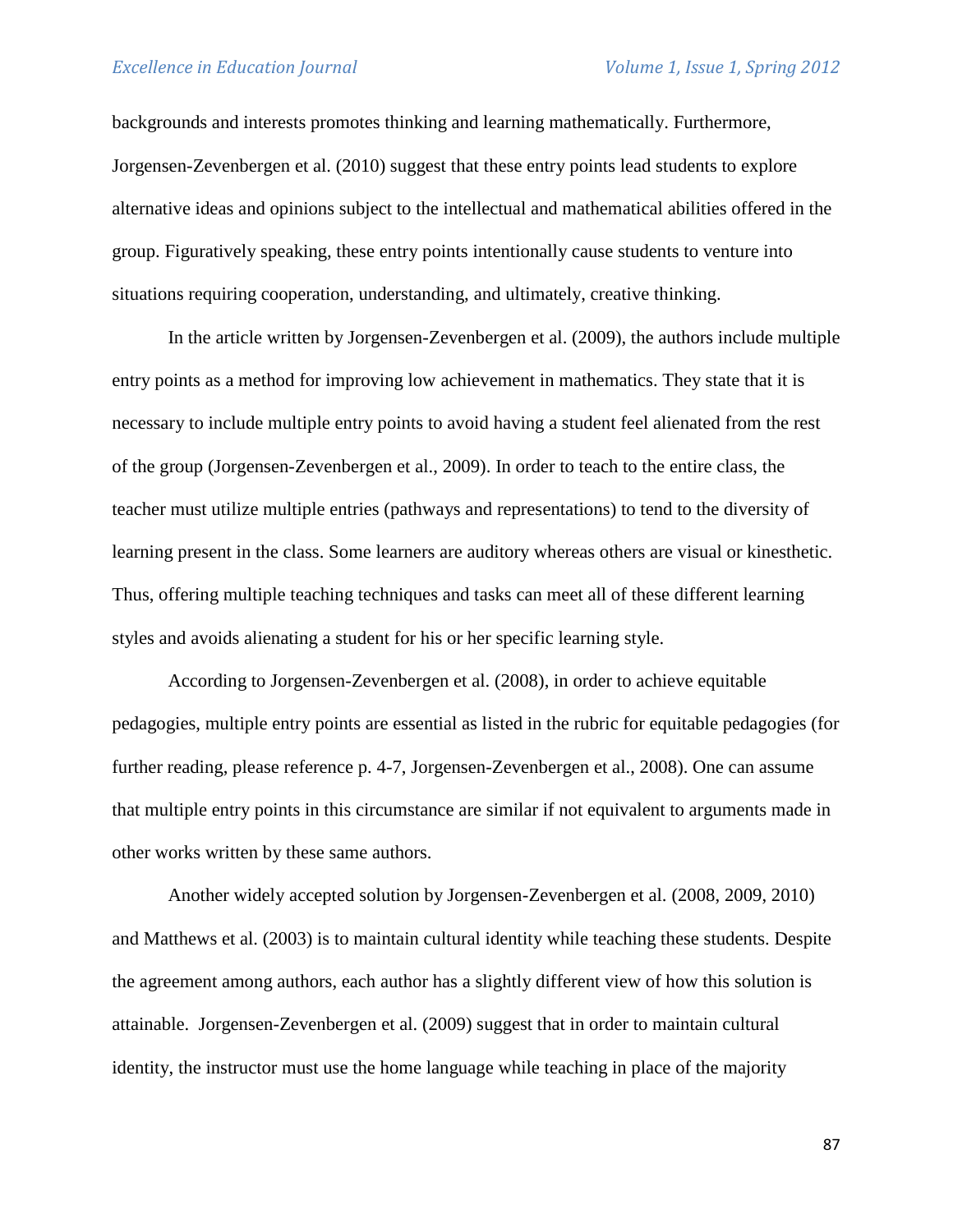(dominant) language. Furthermore, Jorgensen-Zevenbergen et al. (2009) state, "Students are encouraged to negotiate meaning in their home language, but must report their findings in Standard Australian English." (p. 283).

Jorgensen-Zevenbergen et al. (2010) also agree that the use of home language is important to solving the problems causing low mathematics achievement scores. Jorgensen-Zevenbergen et al. (2010) state, "This approach reduces the cognitive load demanded in switching and translating between languages, and thus frees cognition and interaction to enable greater possibilities for meaning making." (p. 6). It would certainly seem plausible that cognitive abilities would be better able to focus on learning mathematics if that ability was not strained between deciphering language while managing new mathematical content.

Finally, Jorgensen-Zevenbergen et al. (2008) also suggest that the use of home language helps students overcome low achievement scores in mathematics. The students may use their home languages to determine meanings and grasp content, then during feedback, the students can translate and report in English (Jorgensen-Zevenbergen et al, 2008). In this way, students encounter material initially in the language that is most comfortable for them.

Interestingly, Matthews et al. (2003) also cite the need to maintain cultural identity but do not cite the use of home language as means to do so. They instead suggest that the role of mathematics in maintaining cultural identity is overlooked by those who teach and develop the curriculum. In order to maintain cultural identity in mathematics, Matthews et al. (2003) imply that there is a need to explore the Aboriginal beliefs regarding mathematics. Furthermore, the Aboriginal beliefs regarding learning the science of mathematics need recognition as some subcultures or tribes regard learning in vastly different manners than dominant cultures.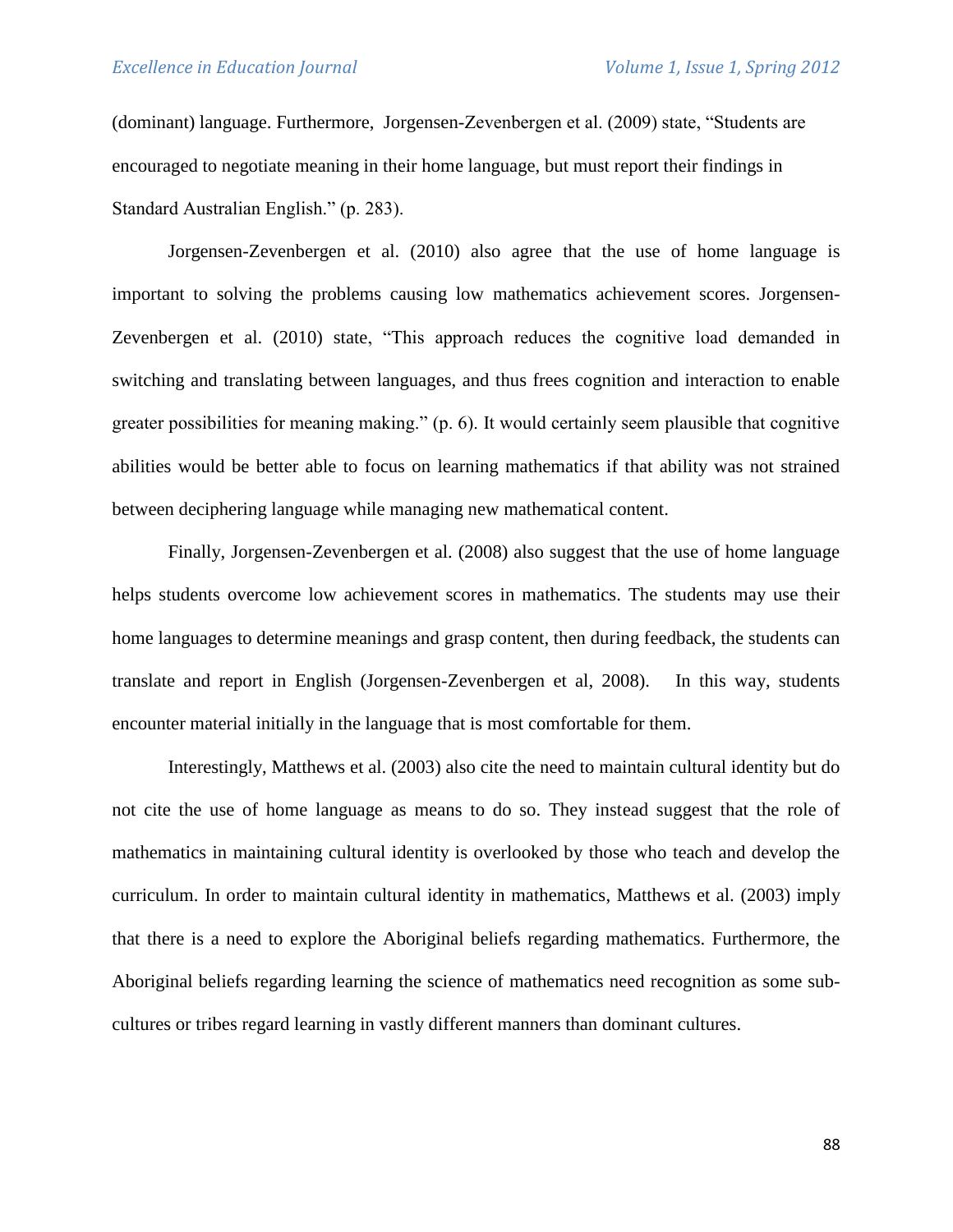With reference to maintaining identity, it is worthwhile to note a specific suggestion that teachers should be culturally aware of their lesson plans, tests, and other classroom academic components used to instruct students (Jorgensen-Zevenbergen, 2009). However, teachers in these situations will be instructing students from multiple cultures or tribes and creating lesson plans based upon this ideal may be challenging. One must consider how likely a culturally homogenous classroom is going to be, primarily because these same authors determined a significant factor contributing the low mathematics achievement scores is the cultural diversity in the classroom.

Similar to the support for culturally based lessons, several authors comment on the relationship between instructor and student. For example, Jorgensen-Zevenbergen et al. (2010) state that for successful mathematics instruction, teachers must be supportive in their interactions among students to promote healthy comprehension. According to Jorgensen-Zevenbergen et al. (2010), this supportive interaction is already documented among a growing number of teachers. This optimistic data suggests that this component is already in place. However, if all but one teacher supports strong interaction between teacher and student, there still exists an opportunity for a lower achievement for that particular class.

Furthermore, Matthews et al. (2003) also state that supportive relationships strengthen mathematical ability. These supportive relationships are positive and reinforced by a strong commitment to success (Matthews et al., 2003). Evidence of this thought can be found in the following quote, "Aboriginal students respond best when there are positive personal relationships with teachers…Teaching methodologies that include strong teacher-pupil relationships reduce competition, restrict verbal communication, limit direct questioning and emphasize practical experience and group co-operation…" (Matthews et al., 2003, p.3). There exists a strong support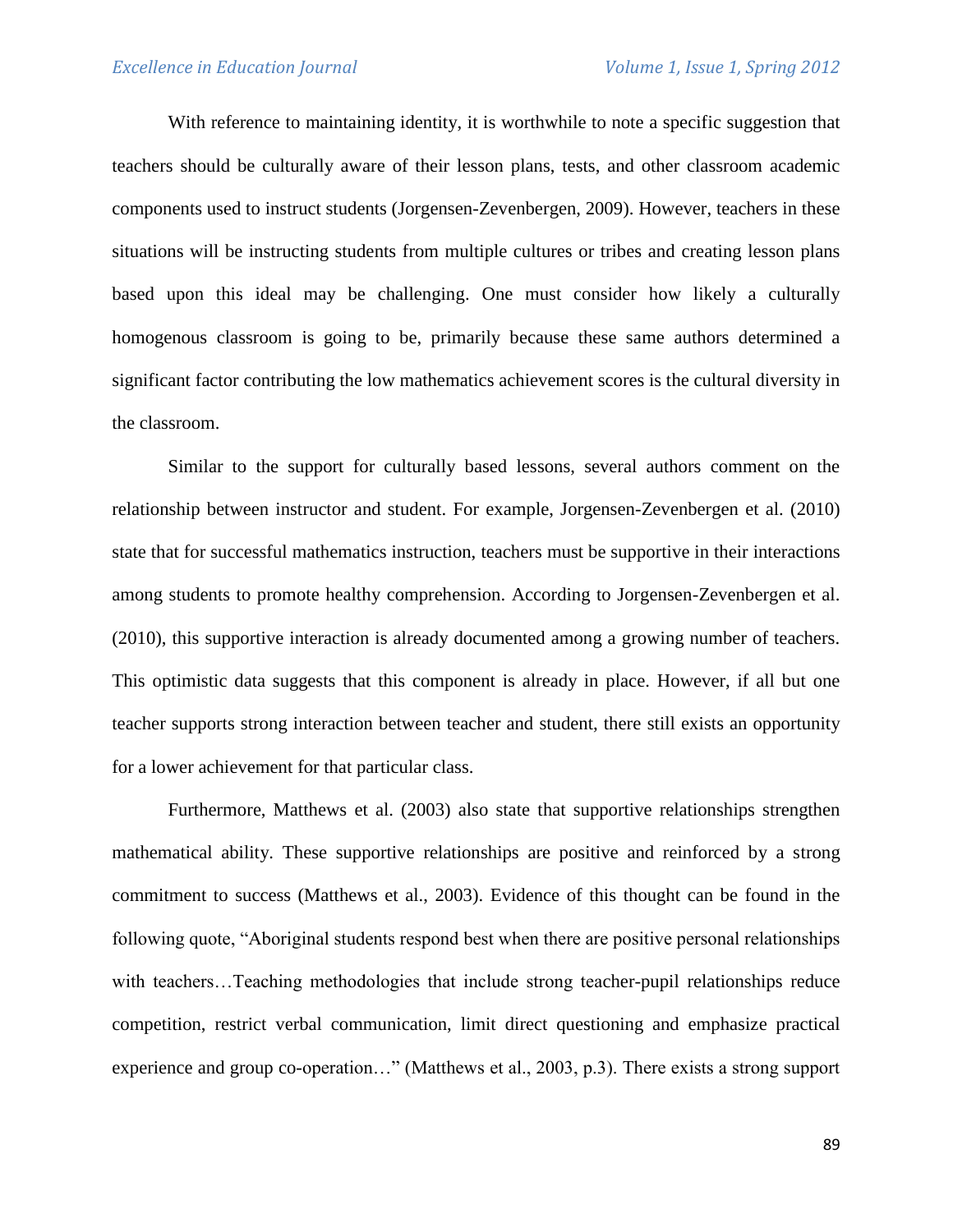for positive interaction among teacher and students regardless of the specific cultural characteristic present. Even in majority culture, this positive interaction is needed for successful development of knowledge. Changing the environment of teaching does not change the necessities and underlying practices of teaching.

Finally, there is strong support for a new approach to mathematical thinking. Jorgensen-Zevenbergen et al. (2010) provide details for this new approach using complex tasking. The following excerpt from Jorgensen-Zevenbergen et al. (2010) outlines the effectiveness of complex tasking,

They have shifted from a predominately rote and drill learning approach, to using more tasks that are rich and somewhat complex (relative to the age of the learners). This has been a strong change in the teachers' practice as they have come to see that the students are capable of learning complex mathematics with appropriate scaffolding. For the participating teachers, there has been a strong shift from deficit, low level thinking of learners to a view that sees Aboriginal learners as capable and confident. (p. 8).

The method of using complex tasking is also found in Jorgensen-Zevenbergen et al. (2008) who suggest that complex tasking provides an opportunity for deep learning through rigorous mathematical tasks. No specific definitions were stated for the type of complex tasking, however, it is inferred that complex tasking refers to structured and defining concepts that allow students to think critically and perhaps 'outside of the box'.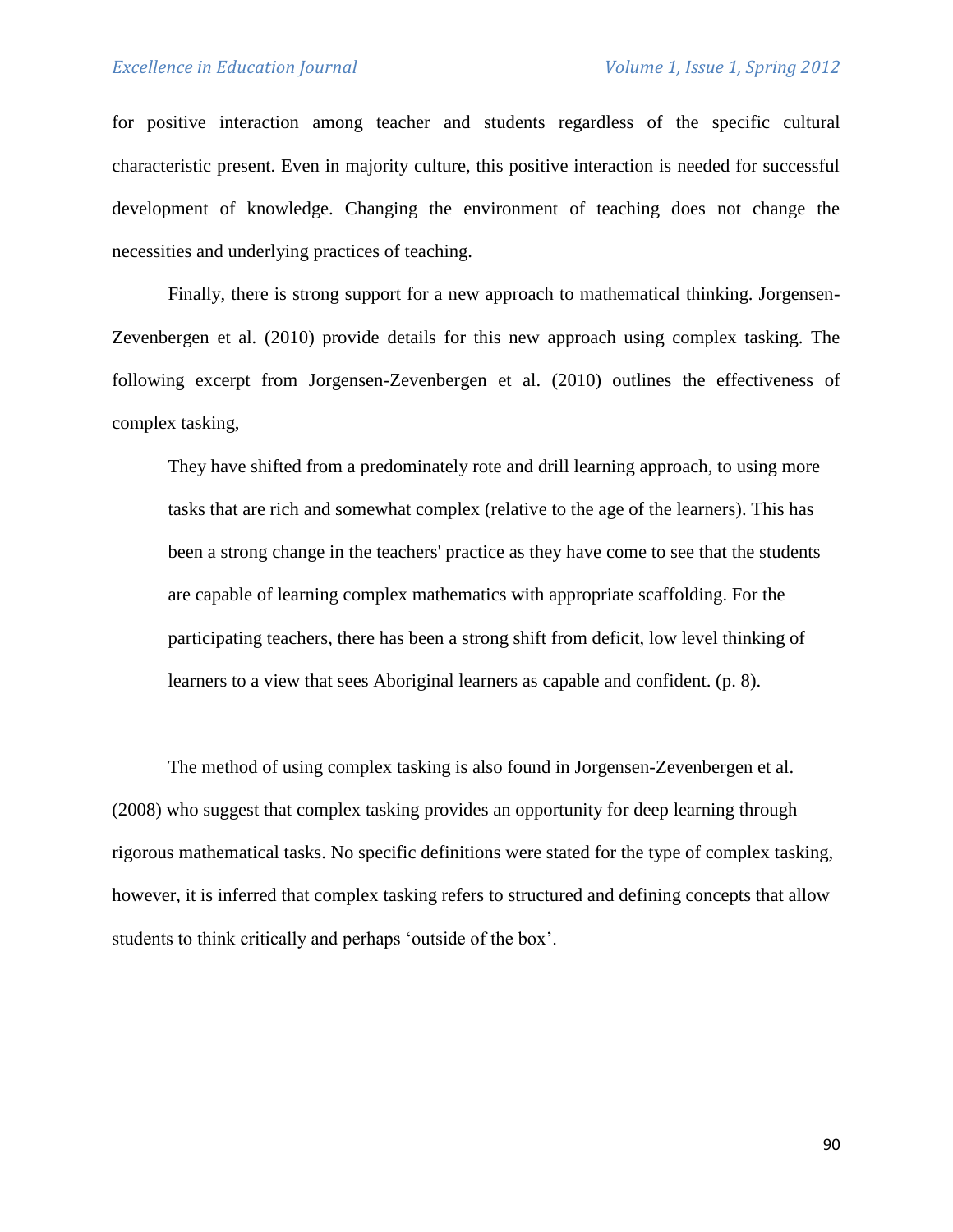### **Synthesis of Proposed Solutions to Increase Achievement Levels**

This literature review has presented information pertaining to possible solutions to factors causing a low achievement score in mathematics among Australian Aboriginal peoples. While information presented by the authors has similarities, there are also some notable differences.

Beginning with the discussion pertaining to group work, one can note that Jorgensen-Zevenbergen et al. (2008, 2009, 2010) and Matthews et al. (2003) agree that group work is a possible solution. Each author presented group work and defined that group work must include some faction of responsibility for group members. The same four articles also cite the need for enhanced interactions among peers and their collective work together. However, despite these similarities between works, there were prominent differences and lack of congruency. Specifically, Jorgensen-Zevenbergen et al. (2010) mention using group work as a solution but stated that the responsibility for learning rests within the group and not with the teacher. As mentioned before, the students are responsible for each other's learning. Jorgensen-Zevenbergen et al. (2008, 2009) do not mention this shift of responsibility in either the 2008 or the 2009 article. This difference is unusual and perhaps reasoning for that could be attributed to the fact that the 2008 and 2009 articles were written before the 2010 article opening up the possibility that a new thought emerged.

Uniquely, Jorgensen-Zevenbergen et al. (2009) were the only authors to note that assigning tasks within a group promotes equal participation and responsibility. In this circumstance, there are obvious issues including having an equal number of tasks to be assigned and promoting equal responsibility. The effectiveness of this solution would be determined by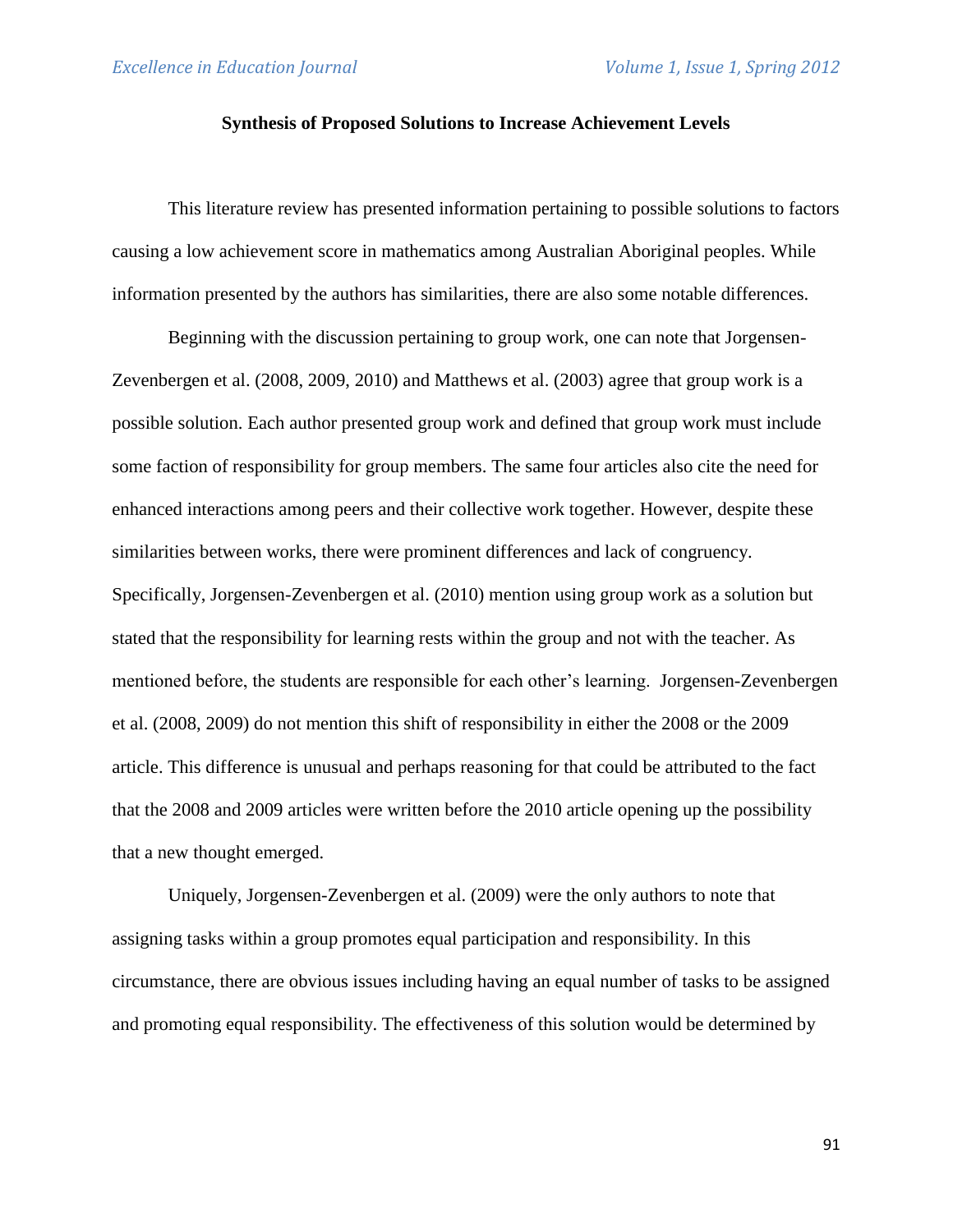the ability of the instructor to manage this equality among his or her students and groups. For this reason, this solution would need further investigation of its multiple, variable factors.

A second commonality between Jorgensen-Zevenbergen et al. (2008, 2009, 2010) and Matthews et al. (2003) is the multiple entry points approach. All of these authors agree that implementing multiple entry points for mathematical concepts to Aboriginal students would help to improve mathematical achievement scores. The difference is how to implement this solution.

Jorgensen-Zevenbergen et al. (2010) suggest that the teachers cater to a wide range of individuals and mathematical backgrounds. This multiple entry approach allows the instructor to structure lesson plans and activities that engage all learners and their learning styles (auditory, kinesthetic, or visual). Furthermore, Jorgensen-Zevenbergen et al. (2010) mention another benefit to this approach is that it allows students working within groups to explore different ideas and opinions, thus developing specific skills needed to be successful in mathematics.

In contrast, Jorgensen-Zevenbergen et al. (2009), discuss the use of multiple entry points to avoid alienation of individual students. The idea is to include all the students in structured activity that promotes equal learning.

Therefore, these inclinations to use groups and integrate multiple entry points raise a question; how can this approach be implemented? Authors indicate the desired outcomes or reasons behind using multiple entry points (all in an attempt to raise the achievement scores), however there are no specificities regarding how to implement those procedures. One could assume that these ideas are essentially left up to the teacher. However, leaving this approach to individual teachers will promote diverse instruction and it would be difficult to gauge the general effectiveness of this solution. Also, the issue raised by authors about teacher lack of experience and competence could be a mitigating factor. The use of multiple entry points to teach a lesson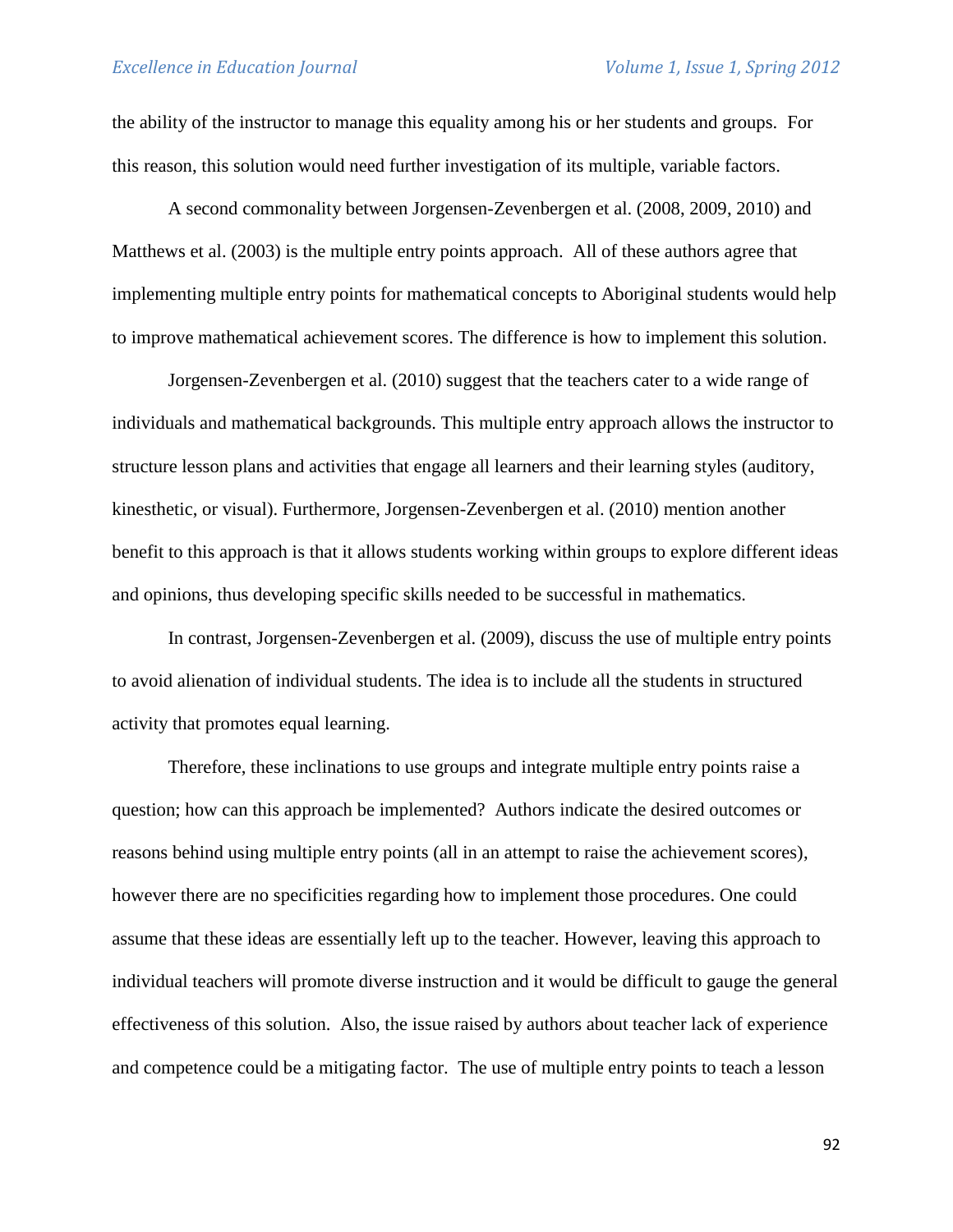or an activity is a good way to engage students, but if this is to be a plausible solution, these entry points would need standard guidelines for all teachers to follow.

Another solution that is proposed is the maintenance of the Aboriginal identity. Jorgensen-Zevenbergen et al. (2008, 2009, 2010) all agree that the use of home language is important to achievement in mathematics. In this way, students can approach new topics through a language that is familiar to them. Then, once the concept is acquired, they can translate to English. The only case against this idea would be one where there is more than one dialect among students in class which would prohibit student group work. At that point, this idea would not be as effective or realistic.

Matthews et al. (2003) offer another viewpoint concerning cultural identity. They do not explicitly state that the use of home language is necessary, despite an intense discussion within the article of the barriers of language between teacher and students. Matthews et al. (2003) suggest that the teacher must explore Aboriginal beliefs regarding mathematics because each culture is different and has different rules regarding learning mathematics. This opinion is a bit obscure. One can comprehend and believe the attempt at making learning mathematics a cultural issue, however, the article written by Matthews et al. (2003) discusses (as noted in previous sections in this literature review) the difficulties in overcoming the language barrier both culturally and mathematically. Subjectively, how can exploration into the beliefs of learning mathematics overcome the prominent issue of language barriers discussed throughout the entire article?

Several authors mentioned another possible solution to the problem facing Australian Aboriginal peoples. Jorgensen-Zevenbergen et al. (2010) highlight the importance of supportive interactions between the instructors and the students. Matthews et al. (2003) elaborate by not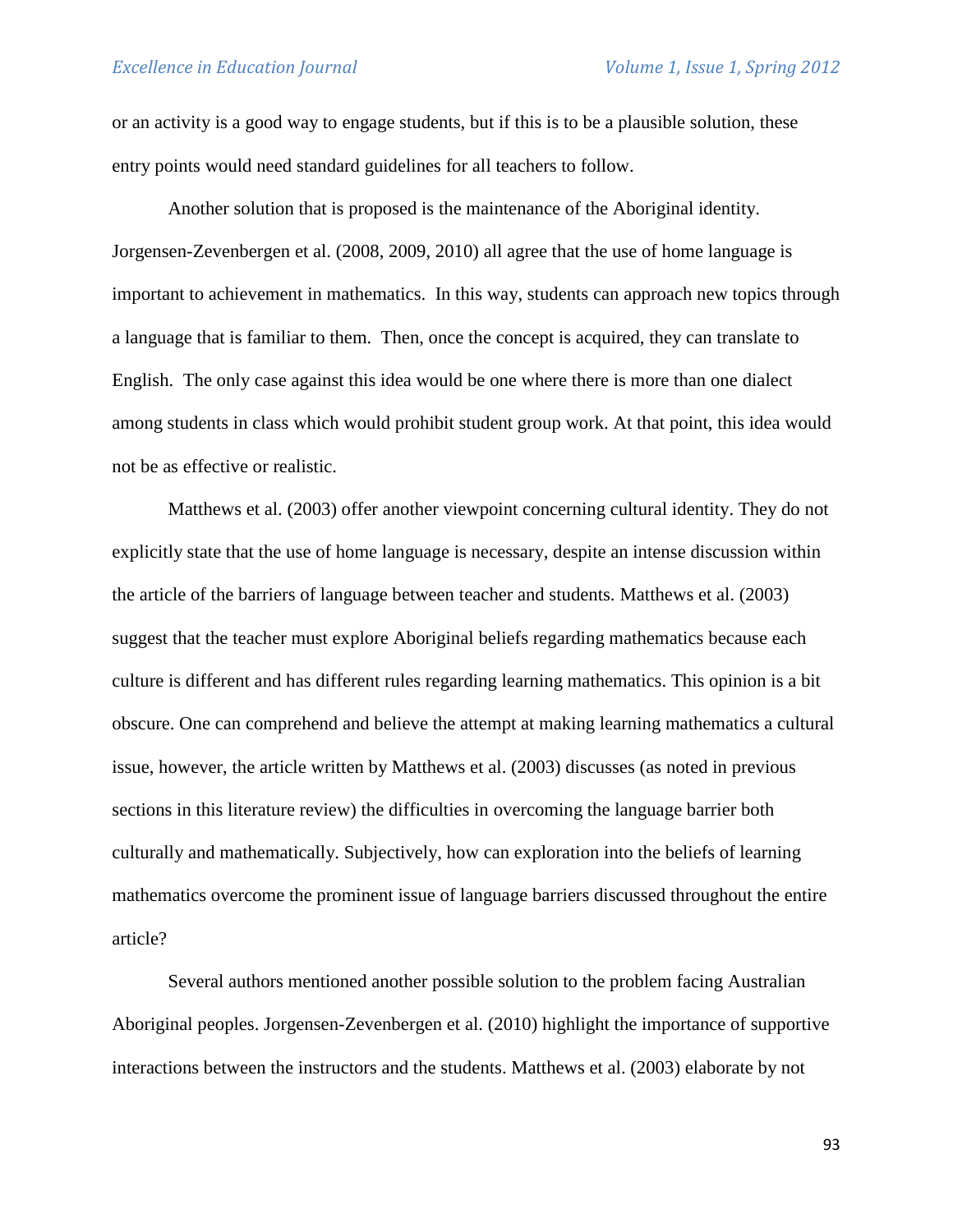only advocating for supportive relationships, but also for positive reinforcement by instituting a strong commitment to success.

Last, the concept of complex tasking was discussed among several authors. Jorgensen-Zevenbergen et al. (2010) write that complex tasking, along with appropriate scaffolding, will allow students to achieve success in mathematics. The concept of appropriate scaffolding is left open to interpretation. The authors could be suggesting that with the appropriate foundation, students can achieve mathematical success (or at least enough success to lessen the gap between Aboriginal and non-Aboriginal students). Furthermore, Jorgensen-Zevenbergen et al. (2008) continue that complex tasking provides an opportunity for enriched and deep learning. However, there are no ideas discussed that include adequate scaffolding or the types of complex tasking that could work to boost achievement scores.

#### **Conclusion**

This literature review presents information about a modern problem facing the Australian education system and the proposed solutions. There are arguments that support certain causes over another, yet it should be noted that every problem mentioned in this review can add to the severity of the issue. The factors causing low mathematics achievement among Aboriginal students in western Australia are significant and the proposed solutions offer hope for the future. This review acknowledges the challenge in defining and remediating low mathematical achievement and the use of the word 'significant' when discussing factors is used subjectively. From the literature, it appears that a single solution will simply not be enough to effectively raise and maintain math achievement. The struggles held by Aboriginal students will need multiple solutions to address multiple factors causing low achievement scores in mathematics.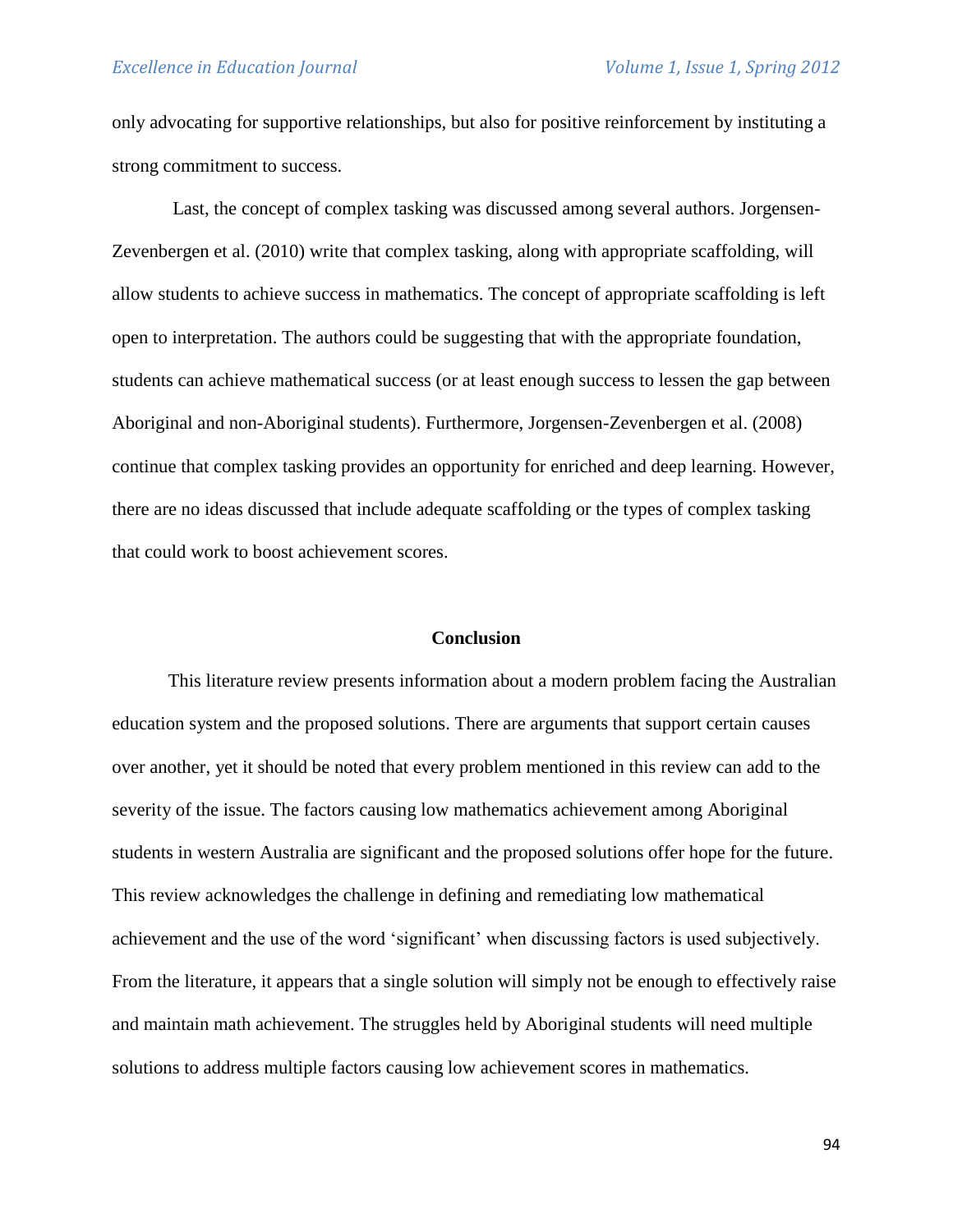Implementing multiple solutions simultaneously may further enhance mathematics achievement for all indigenous students. Further study of the implementation of these solutions and the effectiveness of each solution in raising math achievement will lead to greater understanding of how to best improve math achievement of the indigenous peoples of Western Australia.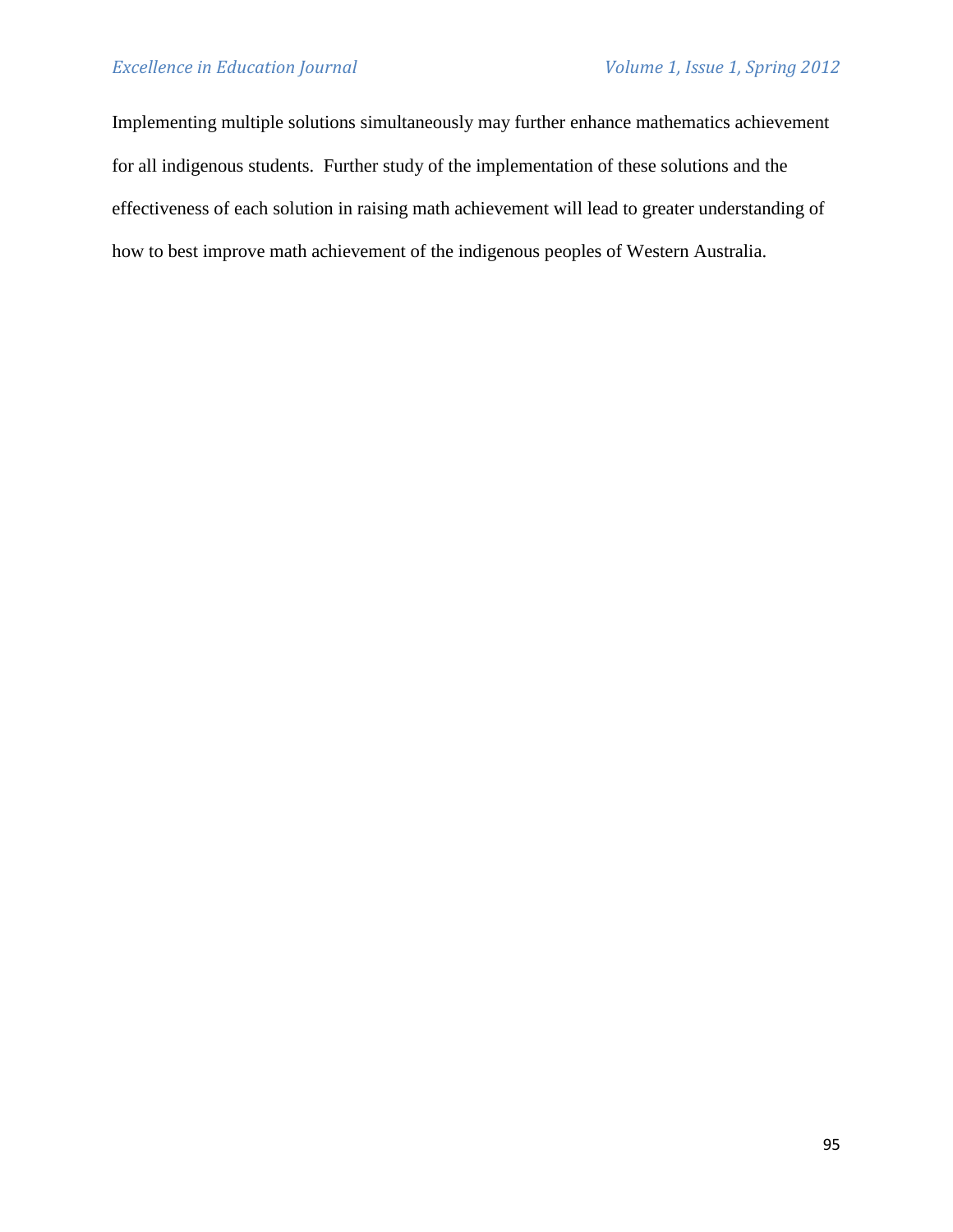#### **References**

Australian Human Rights and Equal Opportunity Commission. (1995). Aboriginal and Torres Strait Islander Social Justice Commissioner, Third Report 1995. Retrieved from http://www.humanrights.gov.au/pdf/social\_justice/sj\_report95.pdf

Cresswell, J., Greenwood, L., & Lokan, J. (2001). *PISA 2000 survey of students' reading,* 

*mathematical and scientific literacy skills.* Retrieved from Australian Council for Educational Research: http://www.oecd.org/dataoecd/29/35/33683381.pdf

Jorgensen-Zevenbergen, R., Grootenboer, P., & Niesche, R. (2009). Insights into beliefs and practices of teachers in a remote indigenous context. *Crossing Divide*s*: Proceedings of the 32nd annual conference of the Mathematics Education Research Group of Australasia, New Zealand, 1*. Retrieved from http://www.merga.net.au/documents/Jorgensen\_RP09.pdf

[Jorgensen-Zevenbergen, R.](http://search.proquest.com/docview.indexfieldauthoraffiliation.lateralsearchlink:lateralsearch/sng/au/Jorgensen+$28Zevenbergen,+Robyn/$N?site=pqrl&t:ac=340381944/abstract&t:cp=maintain/docviewblocks), [Grootenboer, P.,](http://search.proquest.com/docview.indexfieldauthoraffiliation.lateralsearchlink:lateralsearch/sng/au/Grootenboer,+Peter/$N?site=pqrl&t:ac=340381944/abstract&t:cp=maintain/docviewblocks) & [Sullivan, P.](http://search.proquest.com/docview.indexfieldauthoraffiliation.lateralsearchlink:lateralsearch/sng/au/Sullivan,+Peter/$N?site=pqrl&t:ac=340381944/abstract&t:cp=maintain/docviewblocks) (2010). Good learning = a good life: Mathematics transformation in remote indigenous communities. *Australian Journal of Social Issues, 45(1),* 131-143. Retrieved from http://search.proquest.com/docvi ew/340381944? accountid=14985

Matthews, S., Howard, P., & Perry, B. (2003). Working together to enhance Australian

Aboriginal Students Mathematics Learning. Paper [Key note address] presented at the meeting of Mathematics Education Research Group of Australia. Retrieved from http://www.merga.net.au/documents/Keynote\_MatthewsEtAl.pdf